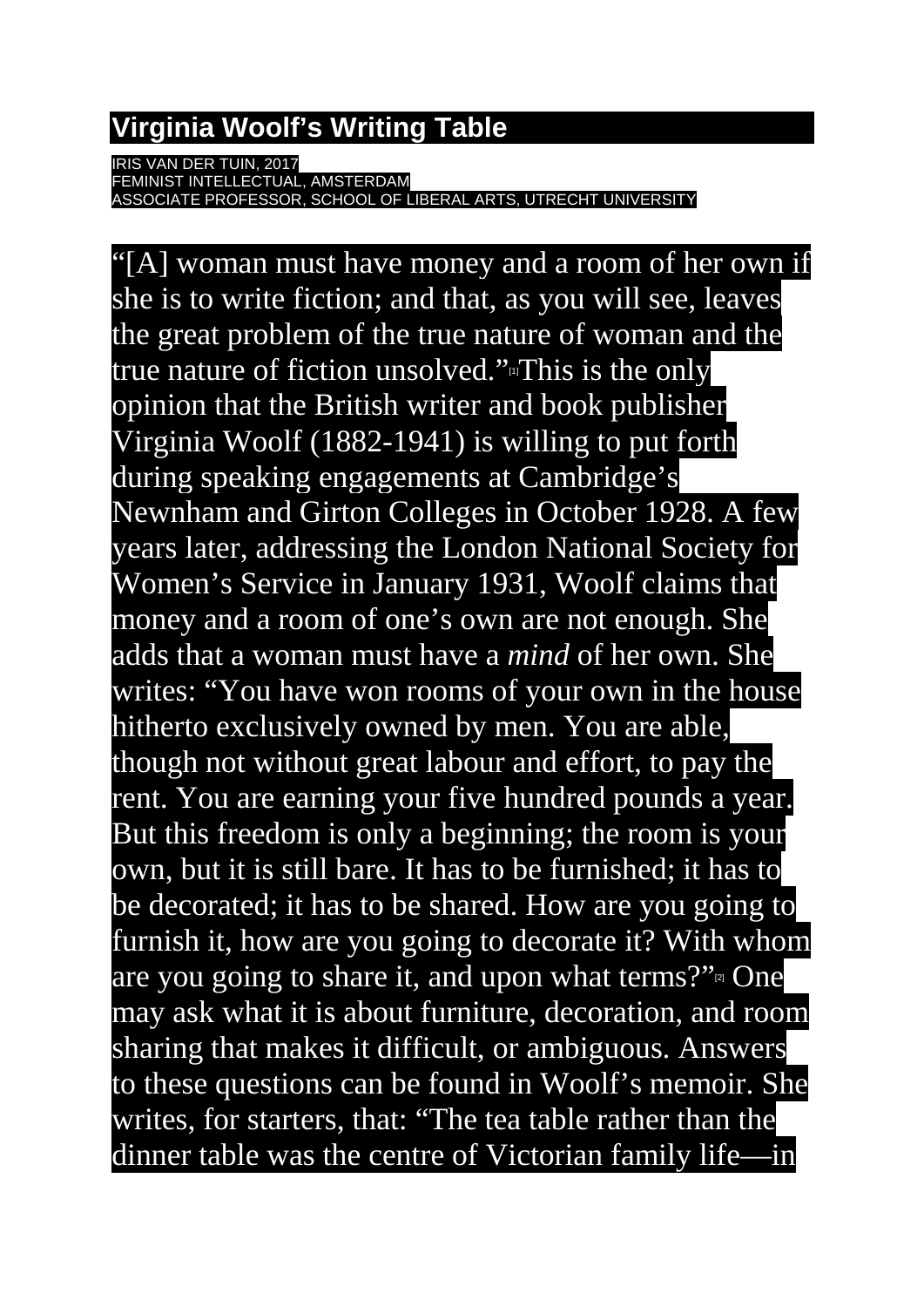our family at least. Savages, I suppose, have some tree, or fire place, round which they congregate; the round table marked that focal, that sacred spot in our house. It was the centre, the heart of the family. It was the centre to which the sons returned from their work in the evening; the hearth whose fire was tended by the mother, pouring out tea.["](https://quantumwords.persona.co/The-Table#_ftn3)<sup>[3]</sup> Luckily, there is, next to the tea table and the dinner table, a third type of table: "Left alone in the great house, with Father shut up in his study at the top, the housemaid polishing brass rods, Shag asleep on his mat, and some maid doing bedrooms while Sophie I suppose took in joints and milk from tradespeople at the back door, I mounted to my room and spread my Liddell and Scott upon my table and sat down to make out Euripides or Sophocles for my weekly lesson with Janet Case. From ten to one we escaped the pressure of Victorian society.["](https://quantumwords.persona.co/The-Table#_ftn4)<sup>4</sup> This writing table—this *desk*—is a most precious piece of furniture in patriarchal times, also for the upper classes of a society. First, Woolf explains: "I must ask you to imagine a room, like many thousands, with a window looking across people's hats and vans and motor-cars to other windows, and on the table inside the room a blank sheet of paper on which was written in large letters Women and Fiction, but no more.["](https://quantumwords.persona.co/The-Table#_ftn5) $\mathbb{S}$ And then: "[...] the very first sentence that I would write here, I said, crossing over to the writing-table and taking up the page headed Women and Fiction, is that it is fatal for anyone who writes to think of their sex. It is fatal to be a man or woman pure and simple; one must be woman